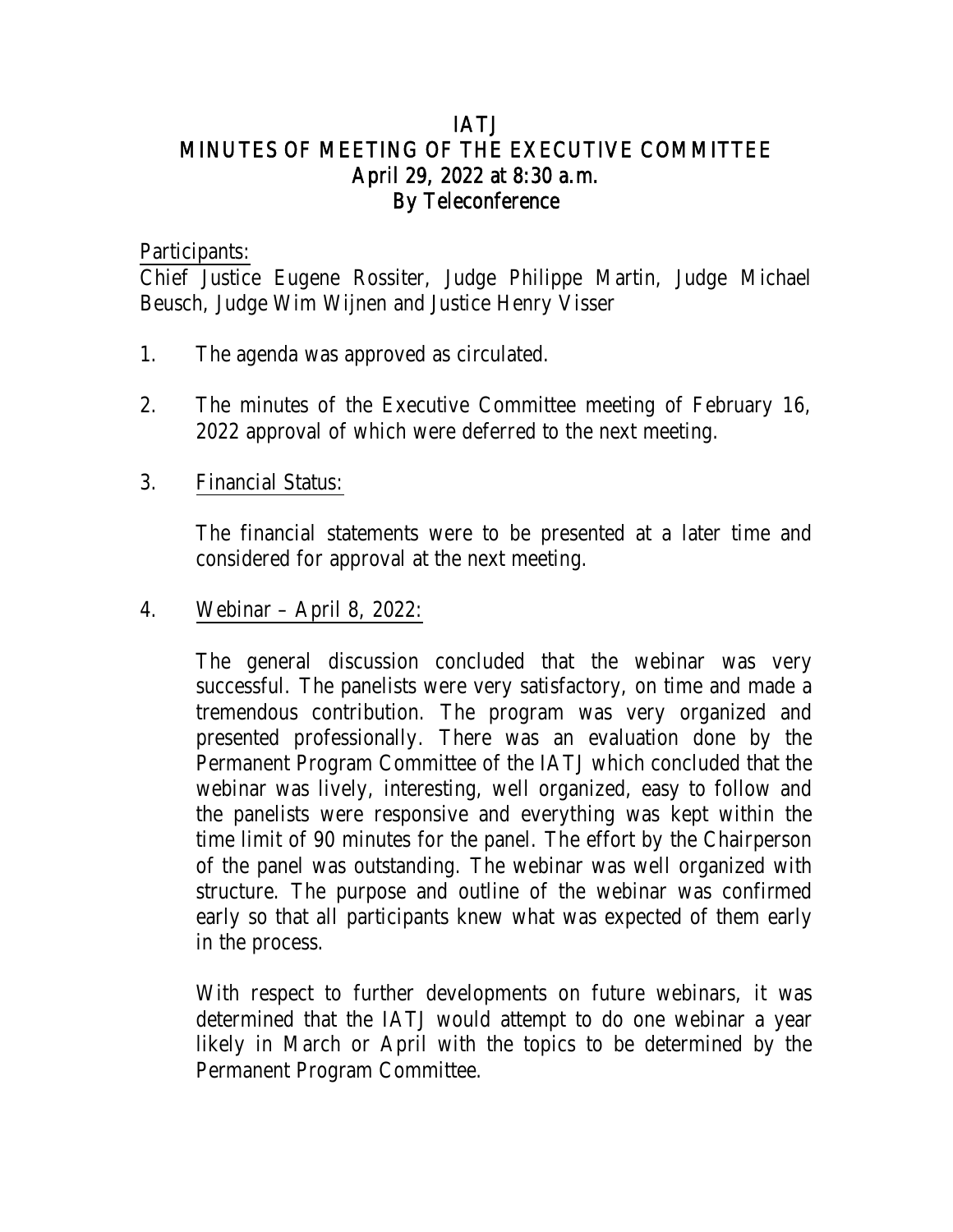### 5.  $12^{th}$  Assembly:

#### Program:

Judge Wim Wijnen confirmed the program has been finalized and the final program will be distributed on May 31, 2022. Attached is the pro forma final program to date.

#### Logistics:

The President advised that the logistics were well firmed up and he was to finalize a few items left to be discussed with the Hungarian Curia. The timing with respect for the papers to be available for printing is to be determined as well as the final timeline for registration. It was thought that registration would best be delayed until July 15, 2022 so that a determination could be made with respect to the finalization of all aspects of the 12<sup>th</sup> Assembly.

There was a detailed discussion in relation to the prospects of problems in holding the  $12<sup>th</sup>$  Assembly in Budapest given some considerations including: the EU recent financial action against Hungary; the possible attack on the independence of the judiciary; the Russian/Ukrainian war; the expansion or contraction of the COVID-19 virus and possible entry restrictions into Hungary as a result of COVID restrictions. There was a discussion as to a deadline date in which to register and make a determination with respect to the advancement of the 12<sup>th</sup> Assembly in Budapest, Hungary. It was determined that the Executive Committee would have to make a decision by June 30, 2022 on a go forward basis considering all of the factors which might come into play in ensuring that the  $12<sup>th</sup>$ Assembly is a success. At the same time, the registration date would be fixed for July 15, 2022.

There was a discussion with respect to a possible Plan B for alternative sites should the  $12<sup>th</sup>$  Assembly not be able to proceed as planned. Alternative sites to be considered are The Hague, Paris or Berlin. It was noted the program was complete so it is just a question of having facilities suitable for holding approximately a maximum of 80 attendees as well as the catering for health breaks and lunches, as well as planning dinners and availability of hotels.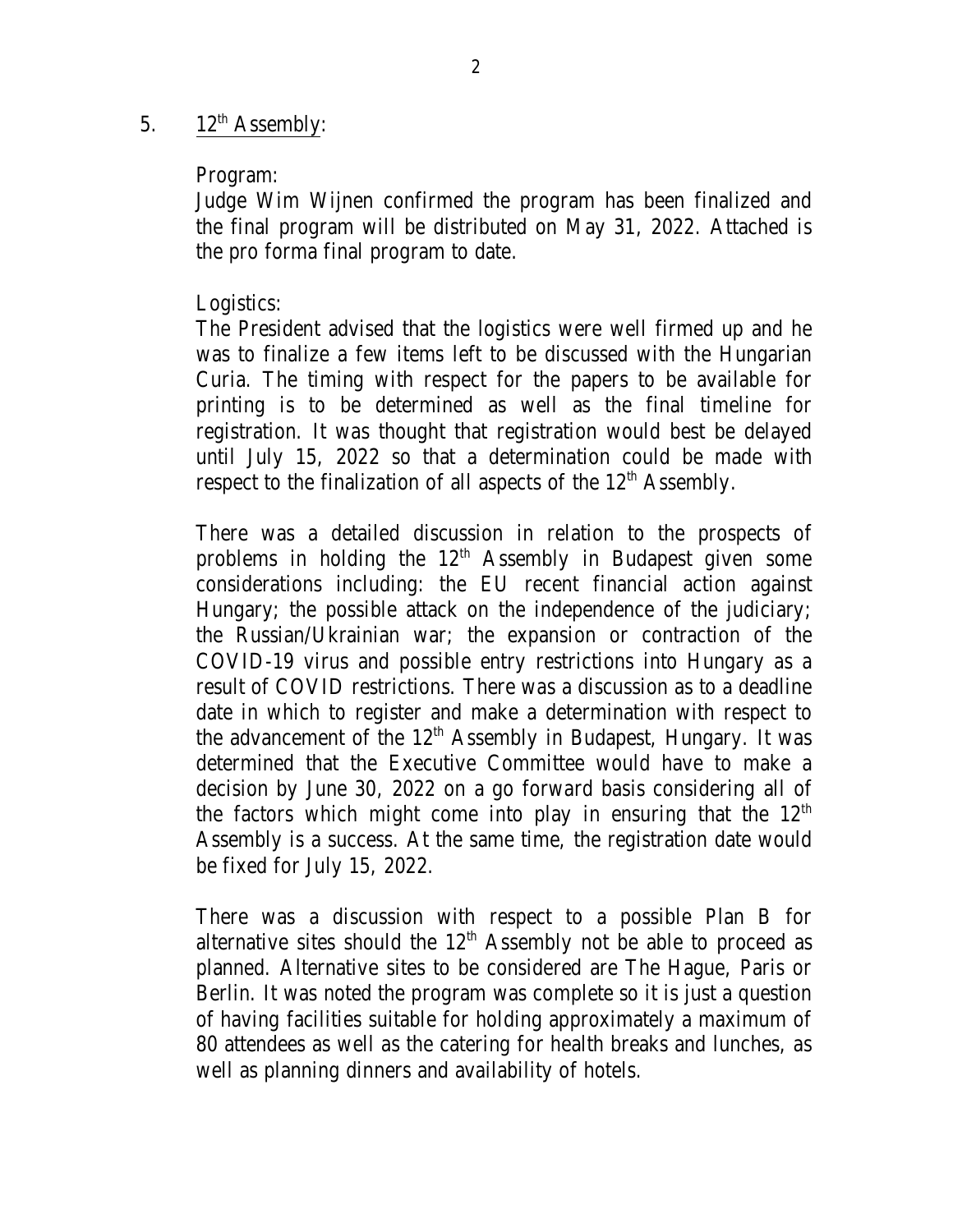The alternative sites will be discussed, if necessary, as time progresses.

### 6. Potential Locations for Future Assemblies:

A discussion took place with respect to potential locations for the 13<sup>th</sup> Assembly 2023, 14<sup>th</sup> Assembly 2024 and 15<sup>th</sup> Assembly 2025. It was noted that IFA was scheduled to be in Cancun 2023, Cape Town 2024 and Lisbon 2025. A discussion took place with respect to consideration to possible United States, Sweden, Belgium, Berlin, Paris or The Hague all of which will be discussed at a later date.

### 7. IFA Tillinghast Webinar:

The President advised that he had made a presentation to the IFA Tillinghast webinar and felt that it was somewhat a successful although the topic was very difficult. There appeared to be approximately 500 to 610 attendees. There were time zone issues as this particular webinar was focused on the Asian group but all felt that it was good for the IATJ to participate.

# 8. IATJ Nobel Prize:

There was discussion with respect to the suggestion from Sam Sim of Singapore on the advancement of the IATJ Nobel prize. It was felt this would be very good exposure for the IATJ on a worldwide basis but there would be a tremendous amount of effort required. It was decided that we needed to establish an internal committee to investigate this matter – it would involve members of the IATJ outside of the Executive Committee. It was decided that some draft committee guidelines might be prepared for some formats which might be considered – oral presentations, paper presentations, moot presentations with a jury who would award a prize and the consideration as to who it would be open to.

There was a discussion with respect to an agreement of some sort of concept proposal around Nobel prize concepts but it was decided that it would proceed alone with the IATJ and possibly look for partners like academics, universities or the IBFD or IFA. This is some ideas